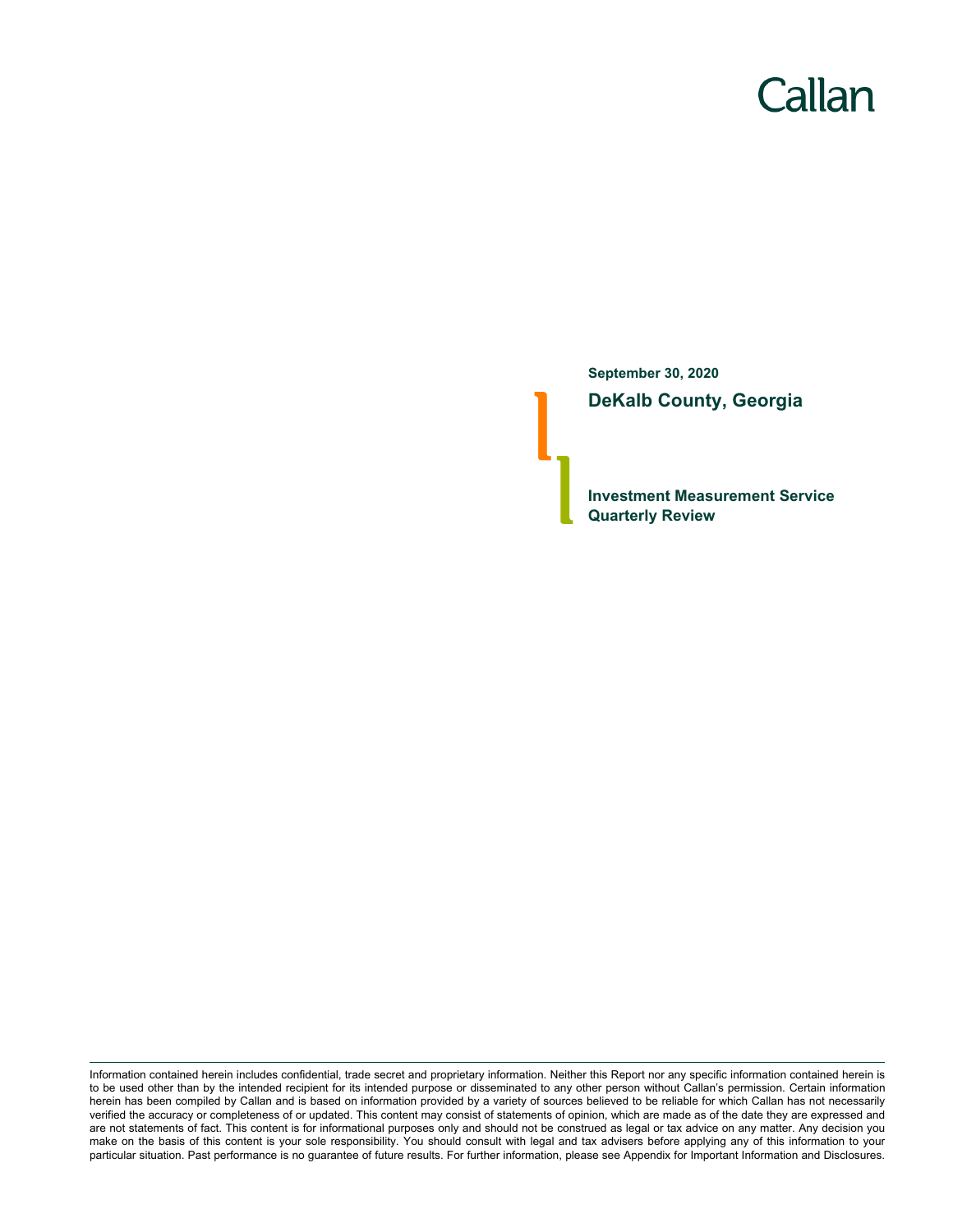# **Actual vs Target Asset Allocation As of September 30, 2020**

The top left chart shows the Fund's asset allocation as of September 30, 2020. The top right chart shows the Fund's target asset allocation as outlined in the investment policy statement. The bottom chart ranks the fund's asset allocation and the target allocation versus the Callan Public Fund Sponsor Database.





|                       | \$000s    | Weight  |         | Percent           | \$000s            |
|-----------------------|-----------|---------|---------|-------------------|-------------------|
| Asset Class           | Actual    | Actual  | Tarɑet  | <b>Difference</b> | <b>Difference</b> |
| Domestic Equity       | 921.113   | 62.9%   | 60.0%   | 2.9%              | 42.691            |
| Domestic Fixed Income | 345.924   | 23.6%   | 25.0%   | $(1.4\%)$         | (20,086)          |
| International Equity  | 177.242   | 12.1%   | 15.0%   | $(2.9\%)$<br>1.3% | (42, 364)         |
| Cash Account          | 19.758    | $1.3\%$ | $0.0\%$ |                   | 19,758            |
| Total                 | 1.464.037 | 100.0%  | 100.0%  |                   |                   |

#### **Asset Class Weights vs Callan Public Fund Sponsor Database**



\* Current Quarter Target = 50.0% S&P 500 Index, 20.0% Blmbg Aggregate, 15.0% MSCI EAFE, 10.0% Russell 2000 Index and 5.0% ML:IG Cnvrts 5% Iss Cap.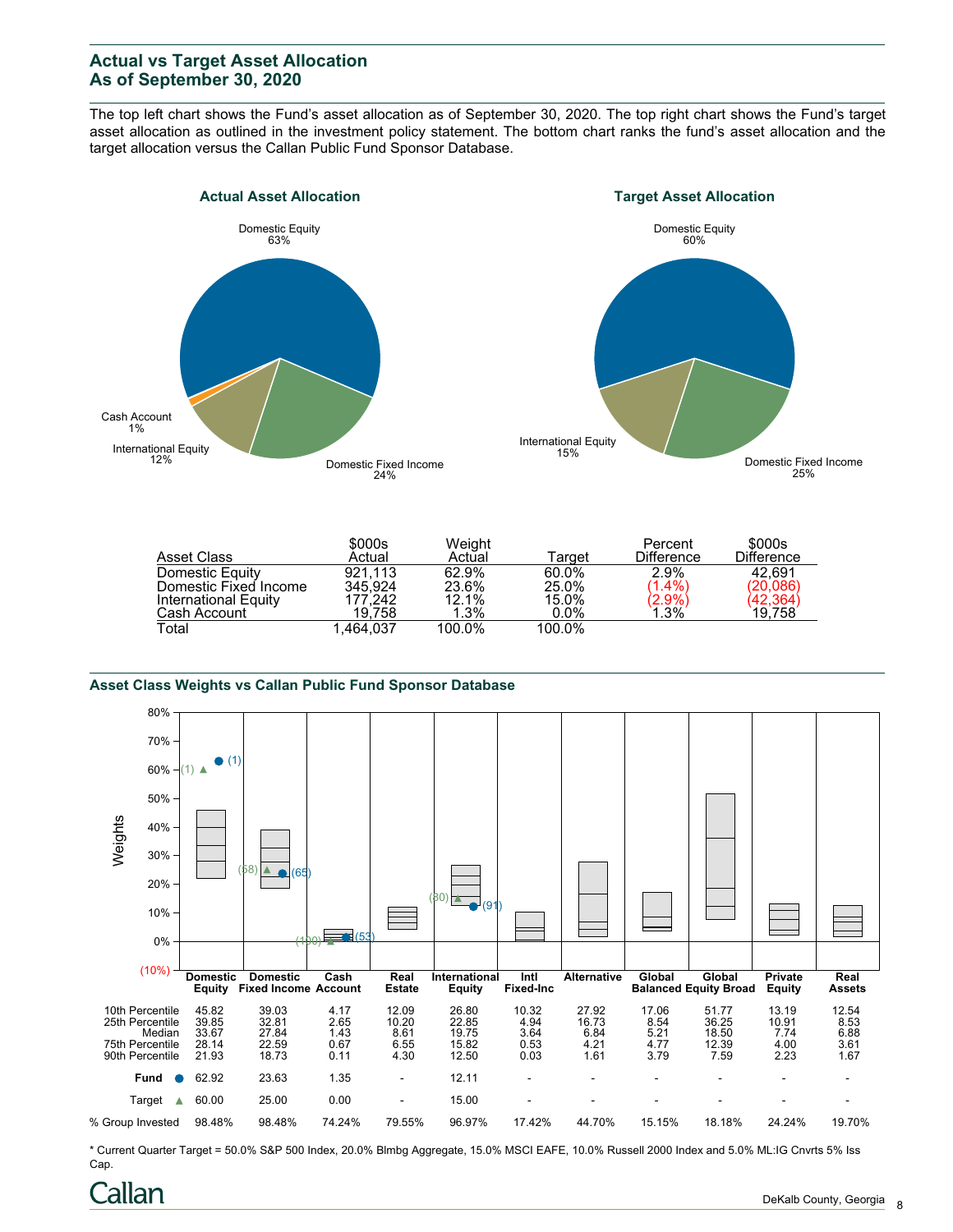## **Investment Manager Asset Allocation**

The table below contrasts the distribution of assets across the Fund's investment managers as of September 30, 2020, with the distribution as of June 30, 2020. The change in asset distribution is broken down into the dollar change due to Net New Investment and the dollar change due to Investment Return.

|                                    | <b>September 30, 2020</b> |        |                  |              | <b>June 30, 2020</b> |          |  |
|------------------------------------|---------------------------|--------|------------------|--------------|----------------------|----------|--|
|                                    | <b>Market Value</b>       | Weight | Net New Inv.     | Inv. Return  | <b>Market Value</b>  | Weight   |  |
| <b>Domestic Equity</b>             | \$921,113,299             | 62.92% | \$(26,002,488)   | \$79,647,974 | \$867,467,813        | 62.56%   |  |
| Large Cap                          | \$761,925,592             | 52.04% | \$(26,002,488)   | \$71,549,334 | \$716,378,747        | 51.67%   |  |
| Jennison Associates                | 238.370.490               | 16.28% | (75, 249, 366)   | 35,705,381   | 277.914.475          | 20.04%   |  |
| Loomis Large Cap Growth            | 228,476,298               | 15.61% | 49,250,000       | 21,366,324   | 157,859,974          | 11.39%   |  |
| Montag & Caldwell                  | 51,401                    | 0.00%  |                  |              | 51,401               | $0.00\%$ |  |
| Edgar Lomax                        | 33,739,362                | 2.30%  |                  | 122,750      | 33.616.612           | 2.42%    |  |
| Gabelli Asset Management           | 82,907,004                | 5.66%  | (71,000,000)     | 7,609,976    | 146,297,028          | 10.55%   |  |
| Southeastern Asset Mgmt.           | 71.880                    | 0.00%  |                  | 926          | 70.954               | 0.01%    |  |
| SSgA Russell 1000 Value            | 178,309,157               | 12.18% | 70,996,878       | 6,743,977    | 100,568,302          | 7.25%    |  |
| <b>Small Cap</b>                   | \$159,187,707             | 10.87% | \$0              | \$8,098,641  | \$151,089,066        | 10.90%   |  |
| <b>Frontier Capital Management</b> | 79,399,199                | 5.42%  | 0                | 4,944,263    | 74,454,936           | 5.37%    |  |
| <b>EARNEST Partners</b>            | 79,788,508                | 5.45%  | $\Omega$         | 3,154,378    | 76,634,130           | 5.53%    |  |
| <b>Domestic Fixed Income</b>       | \$345,923,610             | 23.63% | \$0              | \$6,137,829  | \$339,785,780        | 24.51%   |  |
| Segall Bryant & Hamill             | 166,645,498               | 11.38% | $\Omega$         | 1,686,595    | 164.958.903          | 11.90%   |  |
| Income Research & Mgmt             | 102,822,136               | 7.02%  | 0                | 1,143,980    | 101,678,156          | 7.33%    |  |
| <b>Advent Capital Management</b>   | 76.455.976                | 5.22%  | $\Omega$         | 3.307.254    | 73.148.722           | 5.28%    |  |
| <b>International Equity</b>        | \$177,241,742             | 12.11% | \$(127, 439)     | \$11,625,413 | \$165,743,767        | 11.95%   |  |
| T. Rowe Price Inst Intl Core Eq.   | 107,848,378               | 7.37%  | (28,000,000)     | 7,471,281    | 128,377,096          | 9.26%    |  |
| Marathon                           | 69,393,364                | 4.74%  | 27,872,561       | 4, 154, 132  | 37,366,671           | 2.69%    |  |
| <b>Cash Account</b>                | \$19,758,385              | 1.35%  | \$6,219,422      | \$292        | \$13,538,671         | 0.98%    |  |
| <b>Total Fund</b>                  | \$1,464,037,035           | 100.0% | \$(19, 910, 505) | \$97,411,509 | \$1,386,536,031      | 100.0%   |  |

### **Asset Distribution Across Investment Managers**

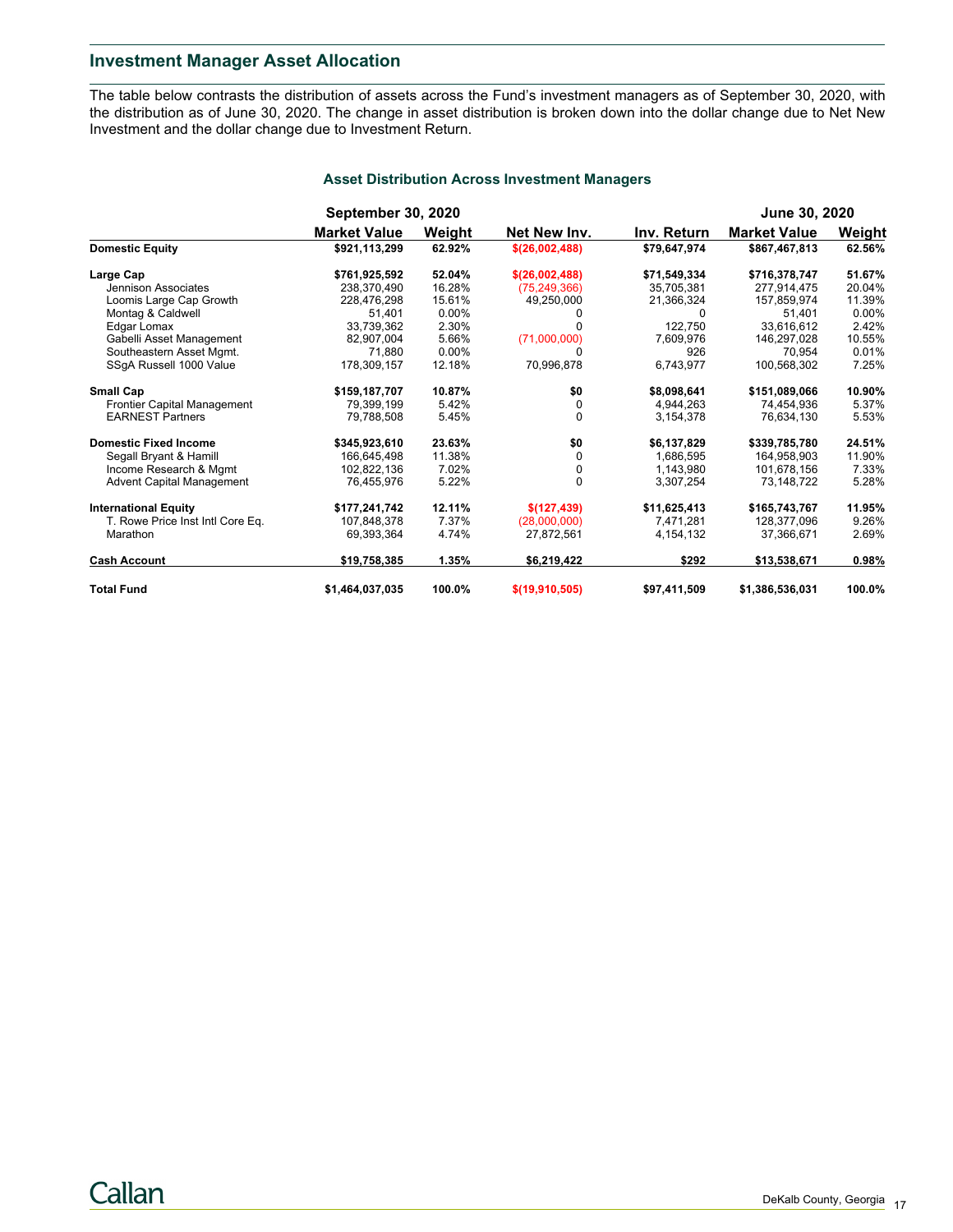#### **Investment Manager Returns**

The table below details the rates of return for the Fund's investment managers over various time periods ended September 30, 2020. Negative returns are shown in red, positive returns in black. Returns for one year or greater are annualized. The first set of returns for each asset class represents the composite returns for all the fund's accounts for that asset class.

|                                                         | Returns for Periods Ended September 30, 2020 |             |                          |           |                |
|---------------------------------------------------------|----------------------------------------------|-------------|--------------------------|-----------|----------------|
|                                                         | Last                                         | Last        | Last<br>3                | Last<br>5 | Last<br>10     |
|                                                         | Quarter                                      | Year        | Years                    | Years     | Years          |
| <b>Domestic Equity</b>                                  | 9.30%                                        | 15.52%      | 9.12%                    | 12.27%    | 12.05%         |
| Domestic Equity Benchmark (1)                           | 8.26%                                        | 12.66%      | 10.53%                   | 13.17%    | 13.14%         |
| Russell 3000                                            | 9.21%                                        | 15.00%      | 11.65%                   | 13.69%    | 13.48%         |
|                                                         |                                              |             |                          |           |                |
| Large Cap                                               | 10.15%                                       | 19.87%      | 10.77%                   | 12.89%    | 12.23%         |
| S&P 500 Index                                           | 8.93%                                        | 15.15%      | 12.28%                   | 14.15%    | 13.74%         |
| <b>Large Cap Growth</b>                                 | 13.47%                                       | 45.27%      | 22.71%                   | 19.60%    | 17.00%         |
| Jennison Associates                                     | 15.49%                                       | 52.59%      | 25.31%                   | 22.10%    | 19.19%         |
| Loomis Large Cap Growth                                 | 11.05%                                       | 34.81%      |                          |           | ÷.             |
| Russell 1000 Growth                                     | 13.22%                                       | 37.53%      | 21.67%                   | 20.10%    | 17.25%         |
|                                                         |                                              |             |                          |           |                |
| Large Cap Value                                         | 5.06%                                        | (7.21%)     | $(1.44\%)$               | 5.52%     | 7.63%          |
| Edgar Lomax                                             | 0.36%                                        | (13.83%)    | 1.72%                    | 7.91%     | 10.18%         |
| Gabelli Asset Management                                | 6.19%                                        | (7.62%)     | (0.73%)                  | 5.96%     | 8.94%          |
| SSgA Russell 1000 Value                                 | 5.60%                                        |             | $\overline{\phantom{a}}$ |           | $\sim$         |
| Russell 1000 Value                                      | 5.59%                                        | (5.03%)     | 2.63%                    | 7.66%     | 9.95%          |
| <b>Small Cap</b>                                        | 5.36%                                        | (2.24%)     | 1.95%                    | 9.68%     | 11.45%         |
| Russell 2000                                            | 4.93%                                        | 0.39%       | 1.77%                    | 8.00%     | 9.85%          |
|                                                         |                                              |             |                          |           |                |
| <b>Small Cap Growth</b><br><b>Frontier Capital Mgmt</b> | 6.64%                                        | 0.04%       | 2.23%                    | 9.54%     | 11.54%         |
|                                                         |                                              |             |                          |           |                |
| Russell 2500 Growth                                     | 9.37%                                        | 23.37%      | 13.36%                   | 14.19%    | 14.06%         |
| <b>Small Cap Value</b>                                  |                                              |             |                          |           |                |
| <b>EARNEST Partners</b>                                 | 4.12%                                        | $(4.41\%)$  | 1.68%                    | 9.81%     | 11.40%         |
| Russell 2000 Value                                      | 2.56%                                        | $(14.88\%)$ | (5.13%)                  | 4.11%     | 7.09%          |
| <b>Domestic Fixed Income</b>                            | 1.81%                                        | 6.66%       | 6.46%                    | 5.91%     | 5.17%          |
| Dom. Fixed Income Benchmark (2)                         | 1.26%                                        | 6.22%       | 6.06%                    | 5.81%     | 4.67%          |
|                                                         |                                              |             |                          |           |                |
| Segall Bryant & Hamill (3)                              | 1.02%                                        | 6.96%       | 5.87%                    | 4.74%     | 4.05%          |
| Income Research & Mgmt (4)                              | 1.13%                                        | 9.12%       | 6.14%                    | 4.73%     | 4.03%          |
| Blended Benchmark (5)                                   | 0.62%                                        | 6.98%       | 5.24%                    | 4.18%     | 3.39%          |
| <b>Advent Capital Management</b>                        | 4.52%                                        | 3.84%       | 8.24%                    | 10.38%    | 9.56%          |
| ML Investment Grade Convertibles                        | 5.27%                                        | 1.01%       | 8.71%                    | 12.05%    | 10.58%         |
| ML IG US Convertibles 5% Cap                            | 3.80%                                        | 2.21%       | 7.94%                    | 10.57%    | $\blacksquare$ |
|                                                         |                                              |             |                          |           |                |
| <b>International Equity</b>                             | 7.20%                                        | 4.01%       | 1.23%                    | 6.01%     | 5.32%          |
| MSCI EAFE Index                                         | 4.80%                                        | 0.49%       | 0.62%                    | 5.26%     | 4.62%          |
| T. Rowe Price Inst Intl Core Eq. (6)                    | 5.98%                                        | 3.48%       | 0.91%                    | 6.01%     | 5.45%          |
| <b>MSCI EAFE Index</b>                                  | 4.80%                                        | 0.49%       | 0.62%                    | 5.26%     | 4.62%          |
|                                                         |                                              |             |                          |           |                |
| Marathon                                                | 7.93%                                        | 2.48%       | 1.23%                    |           |                |
| <b>MSCI EAFE Index</b>                                  | 4.80%                                        | 0.49%       | 0.62%                    | 5.26%     | 4.62%          |
|                                                         |                                              |             |                          |           |                |
| <b>Total Fund</b>                                       | 7.12%                                        | 11.83%      | 7.48%                    | 9.85%     | 9.39%          |
| Total Fund Target*                                      | 6.02%                                        | 9.59%       | 8.16%                    | 10.31%    | 9.88%          |

\* Current Quarter Target = 50.0% S&P 500 Index, 20.0% Blmbg Aggregate, 15.0% MSCI EAFE, 10.0% Russell 2000 Index

and 5.0% ML:IG Cnvrts 5% Iss Cap.<br>(1) 83.3% S&P 500 and 16.7% Russell 2000 through June 30, 2007; 81.8% S&P 500 and 18.2% Russell 2000 through<br>September 30, 2010; 83.3% S&P 500 and 16.7% Russell 2000 through July 31, 2014;

(2) 83.3% Blmbg Aggregate and 16.7% ML Investment Grade Convertibles through July 31, 2014, and 80% Blmbg Aggregate and<br>20% ML Investment Grade Convertibles thereafter.<br>(3) Denver Investment Advisors was acquired in 2Q 201

for IR&M begins on February 1, 2017.

(5) Blmbg Aggregate through July 31, 2010; Blmbg Gov/Credit Index Intermediate through December 31, 2012;

Blmbg Aggregate thereafter. (6) T. Rowe Price International Core Equity Fund was moved from the mutual fund into the International Core Equity Trust class B on 6/19/2018. Mutual Fund returns are net of fees.

Only full quarter manager returns shown.

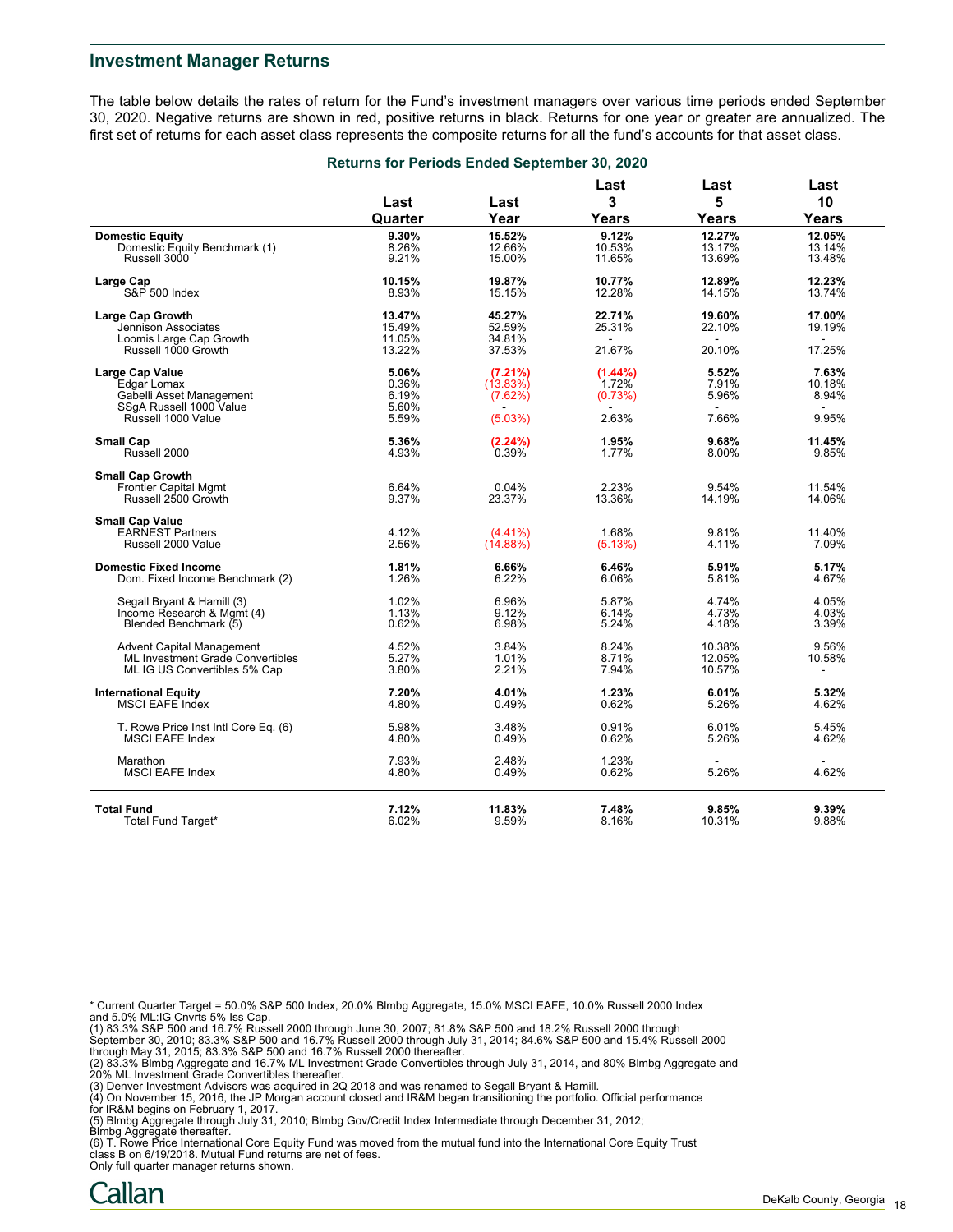## **Investment Manager Returns**

The table below details the rates of return for the Fund's investment managers over various time periods ended September 30, 2020. Negative returns are shown in red, positive returns in black. Returns for one year or greater are annualized. The first set of returns for each asset class represents the composite returns for all the fund's accounts for that asset class.

|                                 |            | <b>Returns for Periods Ended September 30, 2020</b> |            |  |
|---------------------------------|------------|-----------------------------------------------------|------------|--|
|                                 | Last<br>15 | Last<br>20                                          | Last<br>25 |  |
|                                 | Years      | Years                                               | Years      |  |
| <b>Domestic Equity</b>          | 8.90%      | 7.71%                                               | 9.82%      |  |
| Domestic Equity Benchmark (1)   | 8.89%      | 6.21%                                               | 9.14%      |  |
| Russell 3000                    | 9.13%      | 6.58%                                               | 9.29%      |  |
| Jennison Associates             | 13.13%     | 8.17%                                               | 11.51%     |  |
| Russell 1000 Growth             | 11.95%     | 6.40%                                               | 9.90%      |  |
| Edgar Lomax                     | 7.27%      |                                                     |            |  |
| Gabelli Asset Management        | 8.46%      | 8.27%                                               | 10.63%     |  |
| Russell 1000 Value              | 6.35%      | 6.21%                                               | 8.39%      |  |
| <b>EARNEST Partners</b>         | 7.34%      | ۰                                                   |            |  |
| Russell 2000 Value              | 4.93%      | 7.40%                                               | 8.21%      |  |
| <b>Domestic Fixed Income</b>    | 5.16%      | 5.52%                                               | 5.65%      |  |
| Dom. Fixed Income Benchmark (2) | 5.20%      | 5.56%                                               | 5.71%      |  |
| Segall Bryant & Hamill          | 4.85%      | 5.20%                                               | 5.38%      |  |
| Blended Benchmark (3)           | 4.34%      | 4.91%                                               | 5.19%      |  |
| <b>Total Fund</b>               | 7.44%      | 6.81%                                               | 8.33%      |  |
| Total Fund Target*              | 7.68%      | 6.31%                                               | 8.12%      |  |

\* Current Quarter Target = 50.0% S&P 500 Index, 20.0% Blmbg Aggregate, 15.0% MSCI EAFE, 10.0% Russell 2000 Index and 5.0% ML:IG Cnvrts 5% Iss Cap.

(1) S&P 500 through June 30, 2005; 83.3% S&P 500 and 16.7% Russell 2000 through June 30, 2007; 81.8% S&P 500 and 18.2% Russell 2000 through September 30, 2010; 83.3% S&P 500 and 16.7% Russell 2000 through July 31, 2014; 84.6% S&P 500 and 15.4% Russell 2000 through May 31, 2015; 83.3% S&P 500 and 16.7% Russell 2000 thereafter.

(2) 83.3% Blmbg Aggregate and 16.7% ML Investment Grade Convertibles through July 31, 2014, and 80% Blmbg Aggregate and 20% ML Investment Grade Convertibles thereafter.

(3) Blmbg Aggregate through July 31, 2010; Blmbg Gov/Credit Index Intermediate through December 31, 2012; Blmbg Aggregate thereafter.

Only full quarter manager returns shown.